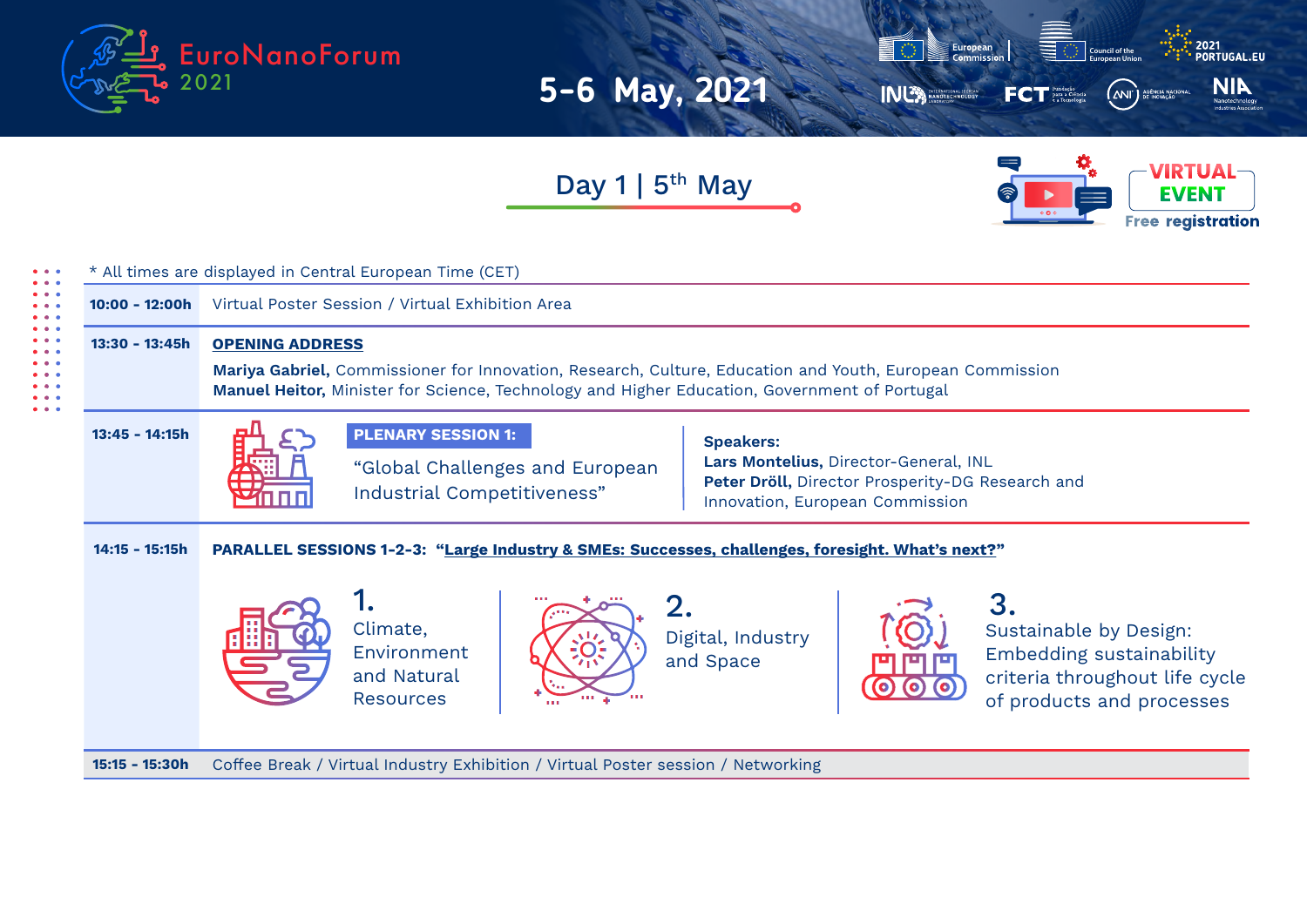



Day 1 |  $5<sup>th</sup>$  May



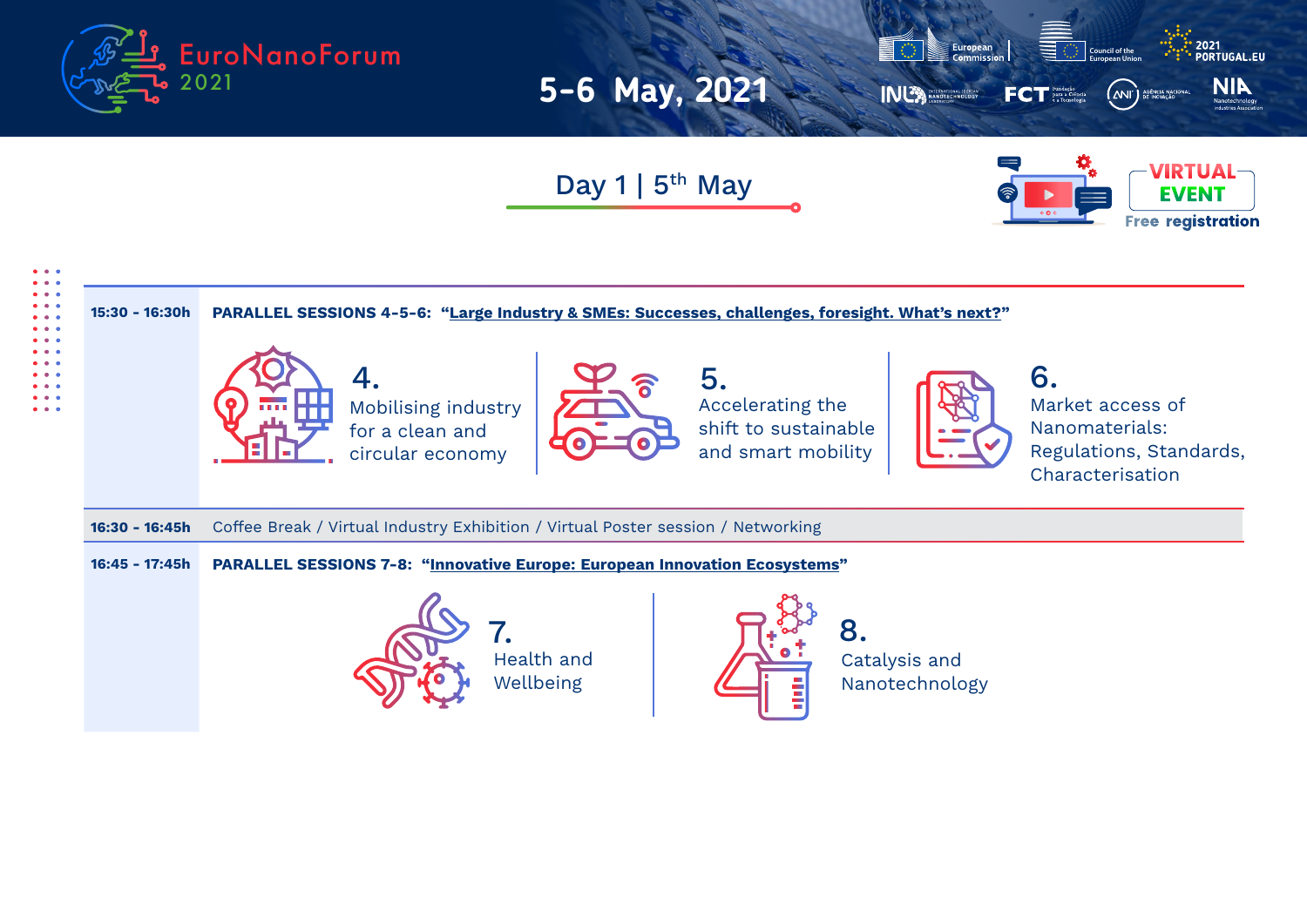



Day  $2 \mid 6^{th}$  May



Coffee Break / Virtual Industry Exhibition / Virtual Poster session / Networking Coffee Break / Virtual Industry Exhibition / Virtual Poster session / Networking Virtual Poster Session / Virtual Industry Exhibition / Networking **PARALLEL SESSIONS 9-10: "Large Industry & SMEs: Successes, challenges, foresight. What's next?" 10:00 – 12:00h 13:30 – 14:30h 15:45 - 16:00h 14:45 - 15:45h 14:30 - 14:45h** \* All times are displayed in Central European Time (CET)  $9.$  10. Building and renovating in  $\begin{array}{ccc} \uparrow & \uparrow & \downarrow \\ \uparrow & \downarrow & \downarrow \end{array}$  Energy Storage an energy and resource efficient way **PLENARY SESSION 2:** "Empowering citizens for the transition towards a climate neutral and sustainable Europe"